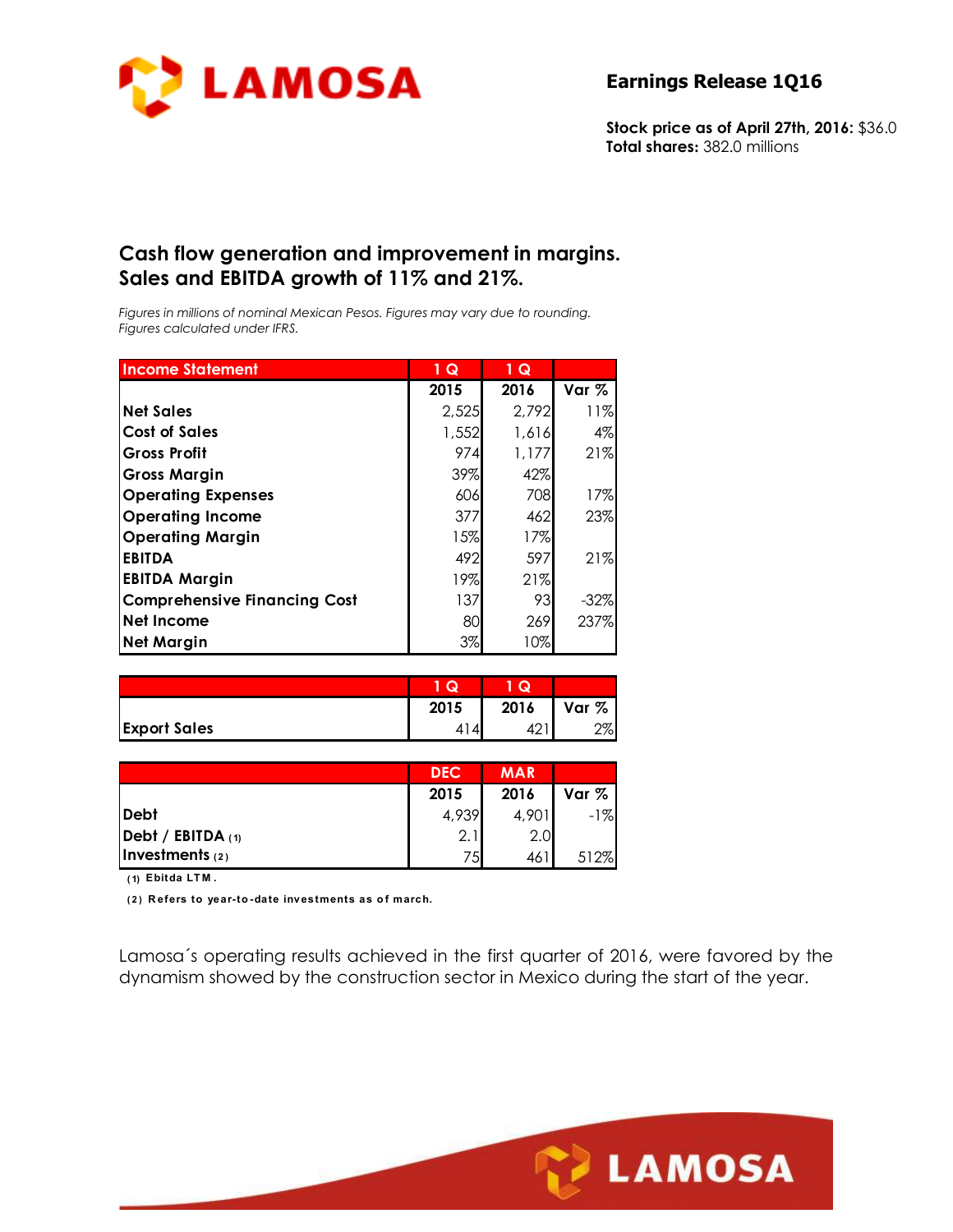

**San Pedro Garza García, Nuevo León, México, April 27th, 2016.** Grupo Lamosa, announces its results related to the first quarter of 2016.

*Figures in millions of Mexican Pesos. Figures may vary due to rounding.* 

### **SALES**

Lamosa´s total sales amounted to \$2,792 million pesos, an increase of 11% when compared to sales of \$2,525 million pesos recorded during the first quarter of 2015.



# **EXPORT SALES**

Lamosa maintained its presence in export markets during the first quarter of the year, with sales abroad of \$421 million pesos, figure that represented 15% of total sales and an increase of 2% in relation to the same quarter of 2015.

Ī





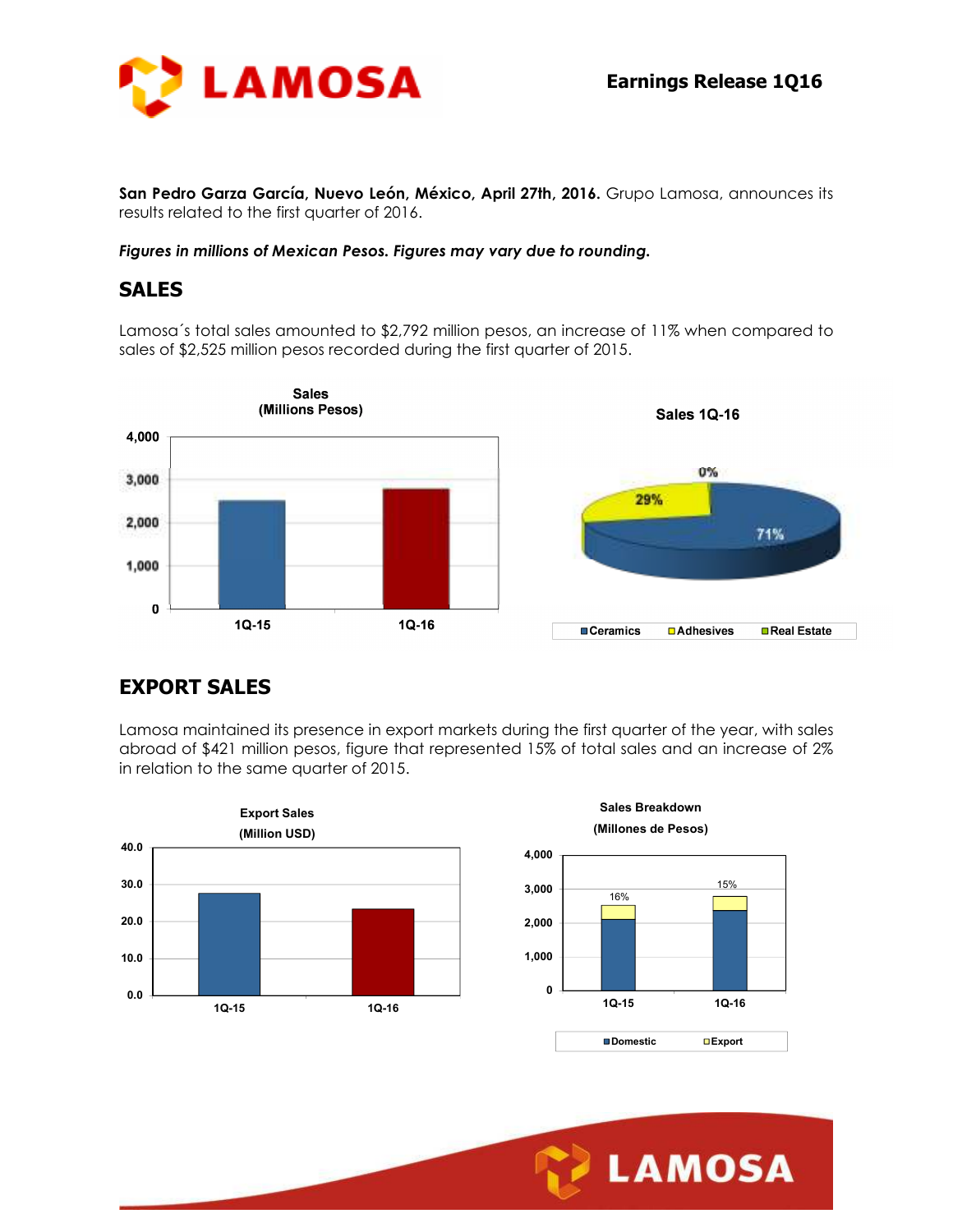

Lamosa´s divisions kept showing growth during the first three months of the year.

## **PERFORMANCE PER BUSINESS SEGMENT**

|                           | <b>Ceramics</b> |         | <b>Adhesives</b> |         | <b>Real Estate</b> |            |         | <b>Total</b> |            |         |         |            |
|---------------------------|-----------------|---------|------------------|---------|--------------------|------------|---------|--------------|------------|---------|---------|------------|
|                           | $1Q-15$         | $1Q-16$ | <u>Var</u>       | $1Q-15$ | $1Q-16$            | <u>Var</u> | $1Q-15$ | $1Q-16$      | <u>Var</u> | $1Q-15$ | $1Q-16$ | <u>Var</u> |
| <b>Total Sales</b>        | 1,817           | ,970    |                  | 710     | 823                |            | 0       | 0            |            | 3.107   | 3,536   |            |
| <b>Intersegment Sales</b> | 0               | 0       |                  | -1      | -1                 |            | 0       |              |            | $-582$  | $-743$  |            |
| <b>Sales</b>              | 1,817           | ,970    | 8%               | 709     | 822                | 16%        | 0       | 0            |            | 2,525   | 2,792   | 11%        |
| <b>Ebit</b>               | 216             | 316     | 46%              | 164     | 177                | 8%         | $-1$    | -1           |            | 377     | 462     | 23%        |
| Dep. & Amort. & Others    | 78              | 95      | 22%              |         | 11                 | 63%        | 0       | 0            |            | 116     | 135     | 17%        |
| <b>EBITDA</b>             | 294             | 411     | 40%              | 171     | 189                | 11%        | $-1$    | -1           |            | 492     | 597     | 21%        |
| %                         | 16%             | 21%     |                  | 24%     | 23%                |            |         |              |            | 19%     | 21%     |            |

## **CERAMIC DIVISION**

Sales of ceramics division totaled \$1,970 million pesos, which meant 71% of Lamosa´s consolidated sales, and an increase of 8% in relation to the first quarter of 2015.

# **ADHESIVES DIVISION**

The adhesives division accounted for 29% of Lamosa´s total sales, showing revenues of \$822 million pesos during the first quarter of the current year, a figure 16% higher than those recorded during the same period of 2015.

## **OPERATING INCOME**

Operating income during the first quarter stood at \$462 million pesos, an increase of 23% when compared to \$377 million pesos obtained during the same period of 2015. The growth in Lamosa´s revenues and the effort to further optimize the costs of the company, allowed to expand operating income and its margin to sales, reaching a 17% margin, greater than the 15% margin achieved at the end of the first quarter of 2015.

EBITDA for the first three months of the year amounted to \$597 million pesos, showing a growth of 21% when compared to EBITDA of \$492 million pesos posted during the first quarter of 2015. The Ebitda to sales margin stood at 21%, comparing favorably with the 19% margin obtained at the end of the first quarter of 2015.

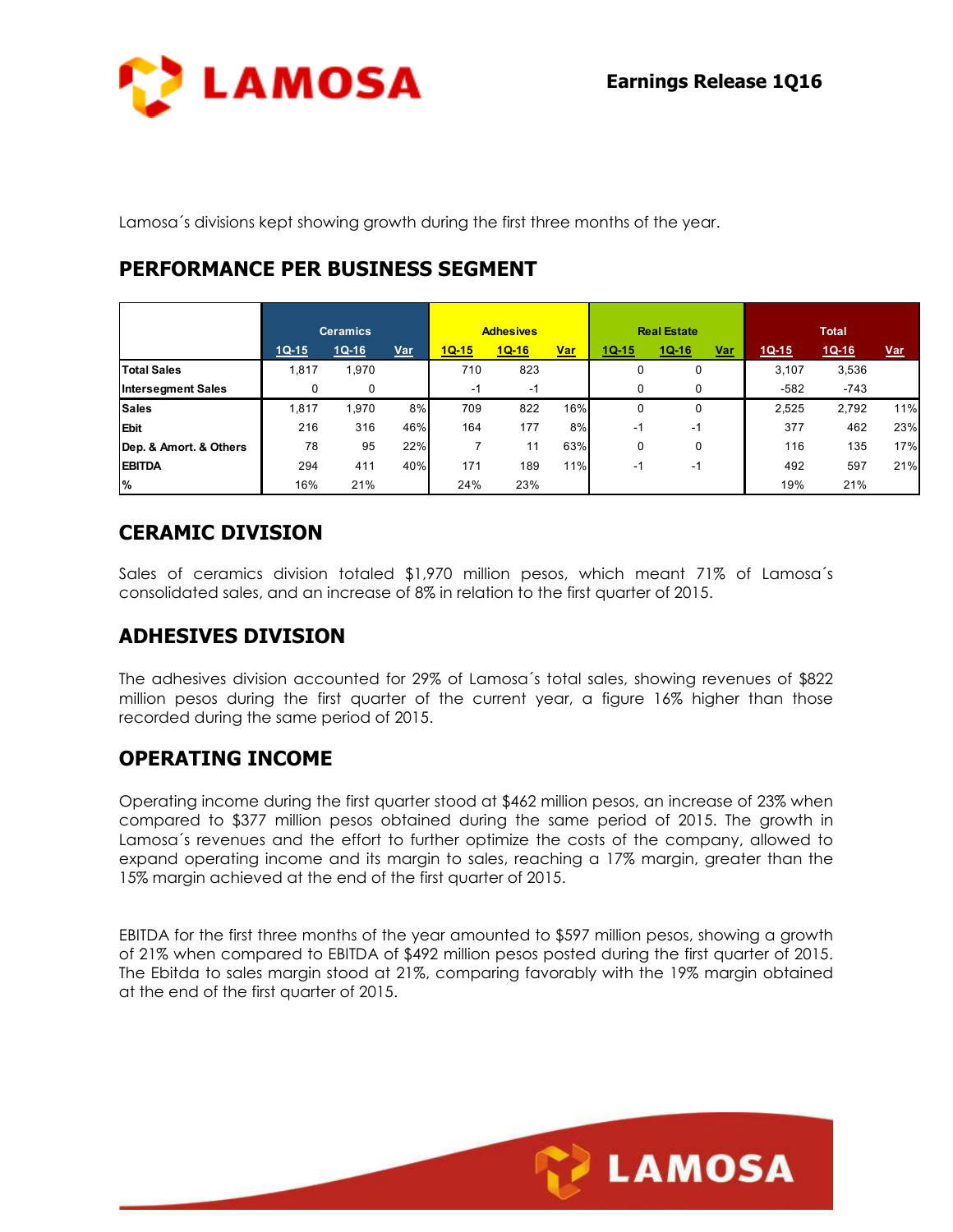





Ebitda 1Q-16

### **FINANCIAL PERFORMANCE**

During the start of the year, Grupo Lamosa continued to show its ability to flow generation, meeting all its operational and financial commitments. In the first quarter investments they were recorded by \$ 461 million, as a result of technological modernization program and growth of its production capacity.

The debt showed at the end of the first quarter of 2016 totaled \$ 4,901 million pesos, slightly lower than the debt of \$4,939 million pesos recorded at the end of 2015. The leverage in terms of debt to EBITDA stood at 2.0 times, comparing favorably with the ratio of 2.1 times obtained at the end of last year.

The healthy financial structure of Lamosa and favorable operating results, enabled the Lamosa´s Annual Meeting of Shareholders held during the first quarter of the current year, to approve a cash dividend of \$0.40 pesos per share. The cash dividend resulted in an increase of 38% over the dividend declared in 2015. The payment of a stock dividend of 1% was also approved.



Ī